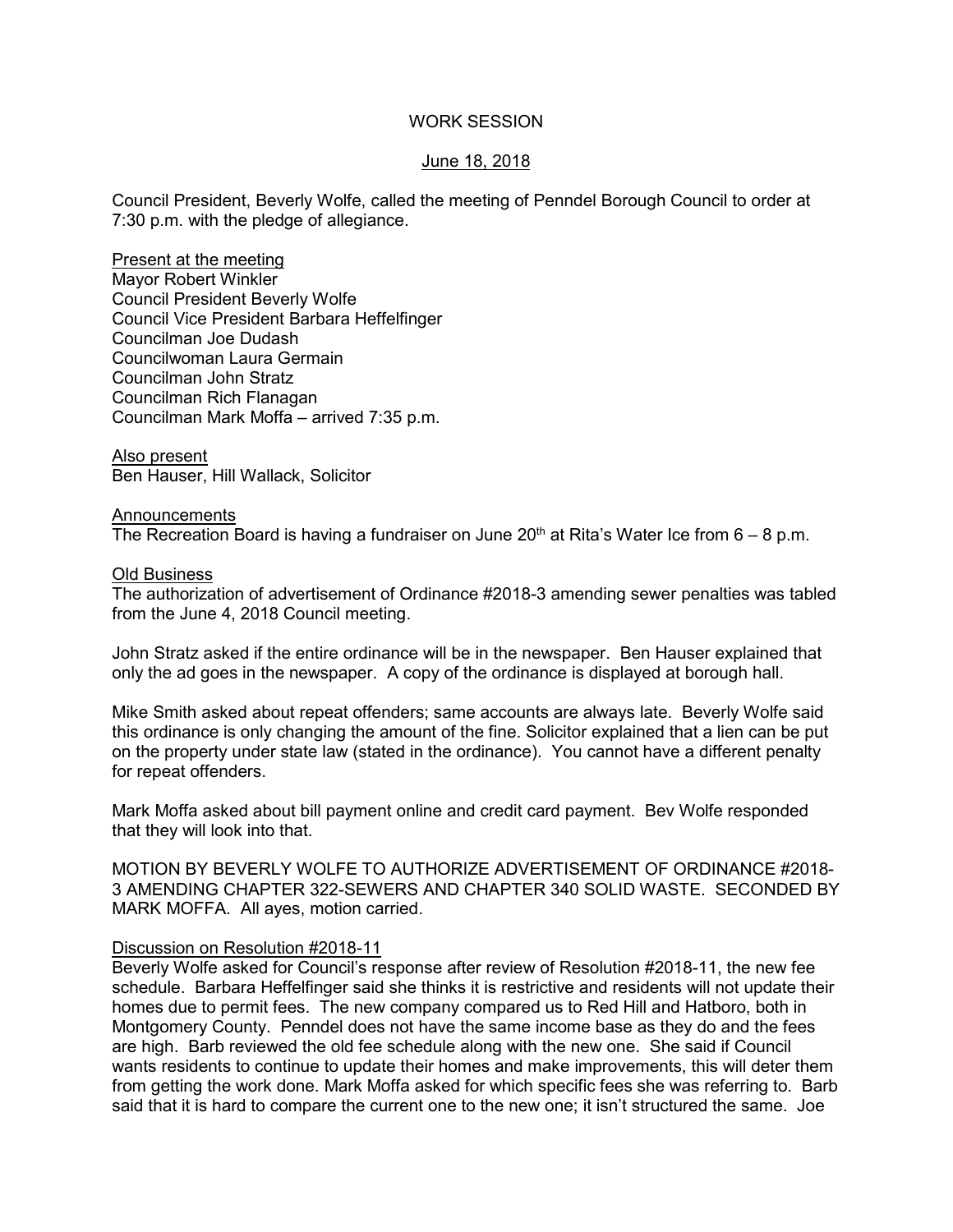DuDash said that according to the new schedule a permit is necessary to finish a floor. Mark Moffa likes the flat fees as opposed to a percentage of the work to be done. Challenging an ordinance or zoning classification, which requires a court appearance, is \$10,000.00. In the comparable municipalities it was \$3,000 or \$4,500 depending on the zone. Barbara Heffelfinger said that that is oppressive. Ben read comparable costs from other municipalities.

Mike Smith said taxpayers pay for borough attorneys to make sure that the ordinances are correct. It's not fair to make residents pay \$10,000.00 to challenge them. The attorneys should be the ones paying for this. Bev said that our current attorneys had nothing to do with already written borough ordinances. She then asked how often this happens. Mike Smith answered that it has happened several times. Barbara Heffelfinger said that she isn't implying that the current fee schedule was good but that this one is high. Mike Smith said electrical permit fees are high in the current fee schedule. Contractors don't want to deal with Penndel because it is so complicated to get things done.

Bev Wolfe explained that heliport fees are on the fee schedule because the ICC National Fire Prevention requirements fee schedule is on our current fee schedule and it includes heliports. Ben Hauser read from the current fee schedule, which had the same fee for challenging the validity of an ordinance or zoning classification. Barbara Heffelfinger said comparing fees with other municipalities that are the same population size isn't a fair way to evaluate fees. Income and other factors need to be considered not just those numbers.

There was discussion on some specific numbers on the fee schedule.

The new company, Barry Isett, works on a different configuration of pay than the previous company did. The previous company was paid by the hour and the new company gets paid based on the permits. The company gets paid 85% of the permit and the borough retains 15%, which covers administrative fees. The current fee schedule was not in as much detail as they are used to. In 2015, Karen Kondrk worked with the borough solicitor for some time to update the fee schedule. Mike Italia, Carol Schuehler, Ben Hauser and Beverly Wolfe had a phone conference and had multiple meetings and discussion reviewing the fee schedule and this was the result.

Mark Moffa asked what some of the changes that were made to the updated fee schedule. Bev Wolfe explained some examples. In the original version of this under UCC Plan Reviews – accessory structure was not in detail as much as this version. The pool plan review by the borough engineer escrow wasn't what Bev thought it should be. She had a lot of questions on the electrical section. The new fire marshal reviewed all of the fire prevention and fire maintenance sections and made the suggested changes. The storm water management plans and reviews were decreased considerably as well as swimming pools and miscellaneous construction permits. Ben Hauser added that at the end they added fees for filing of liens. Carol Schuehler was a big help reviewing the new fee schedule and recommended changing fees for major sub-divisions. Joe DuDash suggested we look at what the objective is for the borough, which is to revitalize the borough. He questioned the fees for impervious inspections. He would like to see flat rates as opposed to being billed by kilowatts. Contractors will be able to understand the way the fees are figured. He also is concerned with seniors paying the rates with limited income. Mark Moffa said that we have the responsibility to keep the fees the same as others in this area and that reducing the fees won't encourage revitalization.

President Wolfe suggests that Council compare fees between the current fee schedule and the new one for common permits then consider adoption at the next meeting.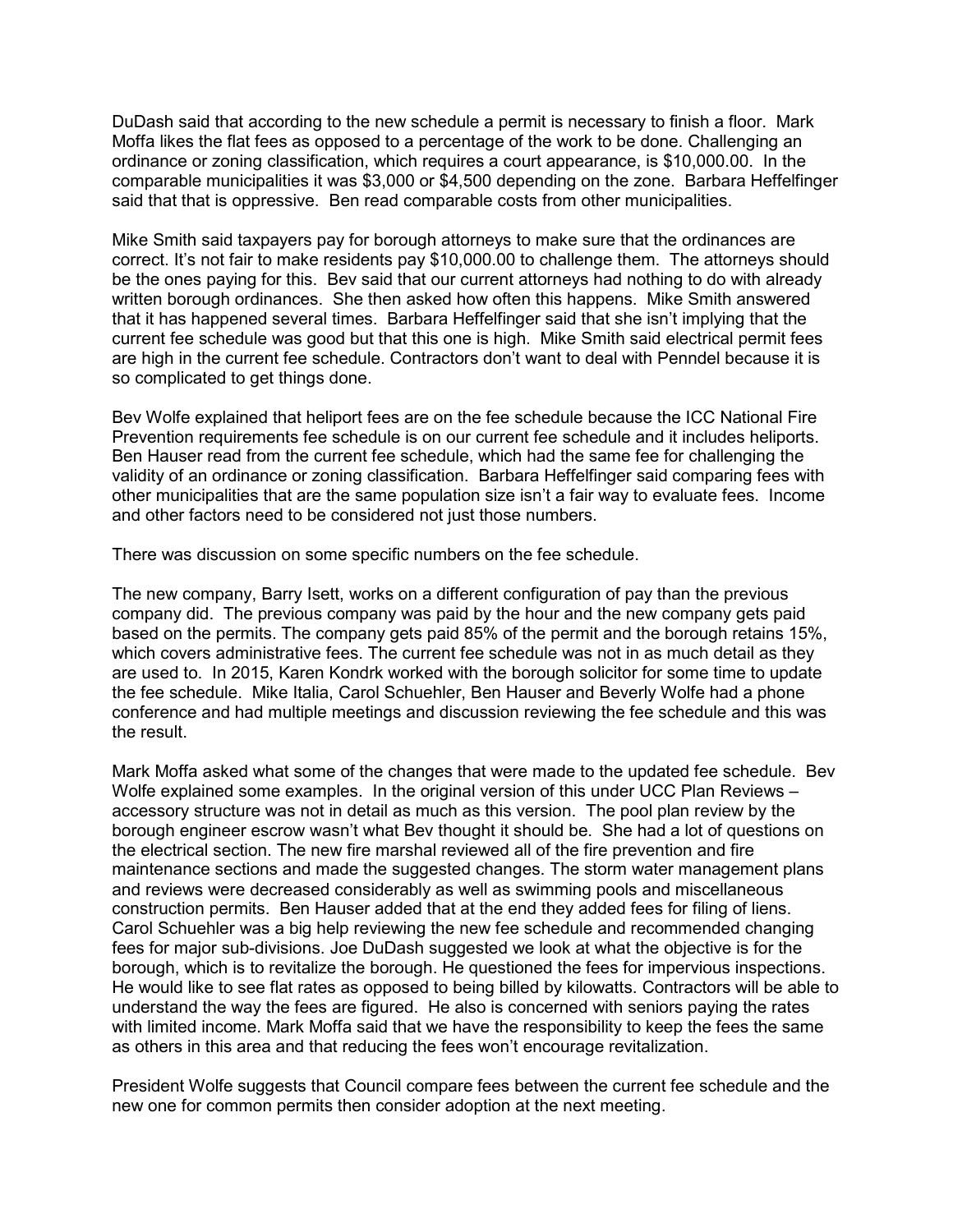MOTION BY LAURA GERMAIN TO TABLE THE ADOPTION OF RESOLUTION #2018-11 UNTIL JULY 2, 2018. SECONDED BY JOE DUDASH. All ayes, motion carried.

MOTION BY MARK MOFFA TO PAY PECO INVOICE DATED JUNE 8, 2018 IN THE AMOUNT OF \$198.21 FOR ELECTRIC AND GAS SERVICE AT 37 W. WOODLAND AVENUE. SECONDED BY JOE DUDASH. All ayes, motion carried.

MOTION BY LAURA GERMAIN TO PAY PECO INVOICE DATED JUNE 8, 2018 IN THE AMOUNT OF \$28.53 FOR RECREATION FIELD ELECTRIC. SECONDED BY JOE DUDASH. All ayes, motion carried.

MOTION BY BARBARA HEFFELFINGER TO PAY STATE WORKERS' INSURANCE FUND INVOICE DATED 6/1/18 IN THE AMOUNT OF \$2,009.00 FOR FIRE DEPARTMENT WORKERS' COMPENSATION INSTALLMENT. SECONDED BY JOE DUDASH. All ayes, carried.

#### President's Report

We have been working hard to get low interest loans for property owners on Lincoln Hwy. for the concrete repair work. Tina Davis informed us that residents can go directly to Bucks Co. Redevelopment Authority themselves and apply for low interest loans. Information will be sent out to property owners with the necessary processes.

#### Mayor's Report

The Mayor attended the Annual PA State Association of Borough's Conference at Hershey, PA.

# Committee Reports

#### *Streets (John Stratz):*

One June 9<sup>th</sup> & 15<sup>th</sup> John Stratz went out with Patch Management and filled 36 potholes. Five extra were filled with no fee.

Worked with Borough Engineer and Mark Sorrentino to look around for good prices for concrete repair.

They are getting things done.

### *Public Safety (Joe DuDash):*

The committee met with the Mayor and discussed the PBA contract to start contract negotiations.

### *Building & Maintenance (Joe DuDash):*

John Stratz saved us money with Verizon who fixed a downed line at the sewer plant. Since it was outside we didn't get charged.

Joe worked with John Butler at Bucks County Water & Sewer Authority. Mr. Butler is going to submit exemption paperwork so we will not have to install a back flow preventer. The borough saved approximately \$1,700.00. We also will not have to get a permit annually and have it tested, which will also save us money.

The roof at borough hall is leaking. The committee is researching costs of a new roof. Contractor referrals would be appreciated.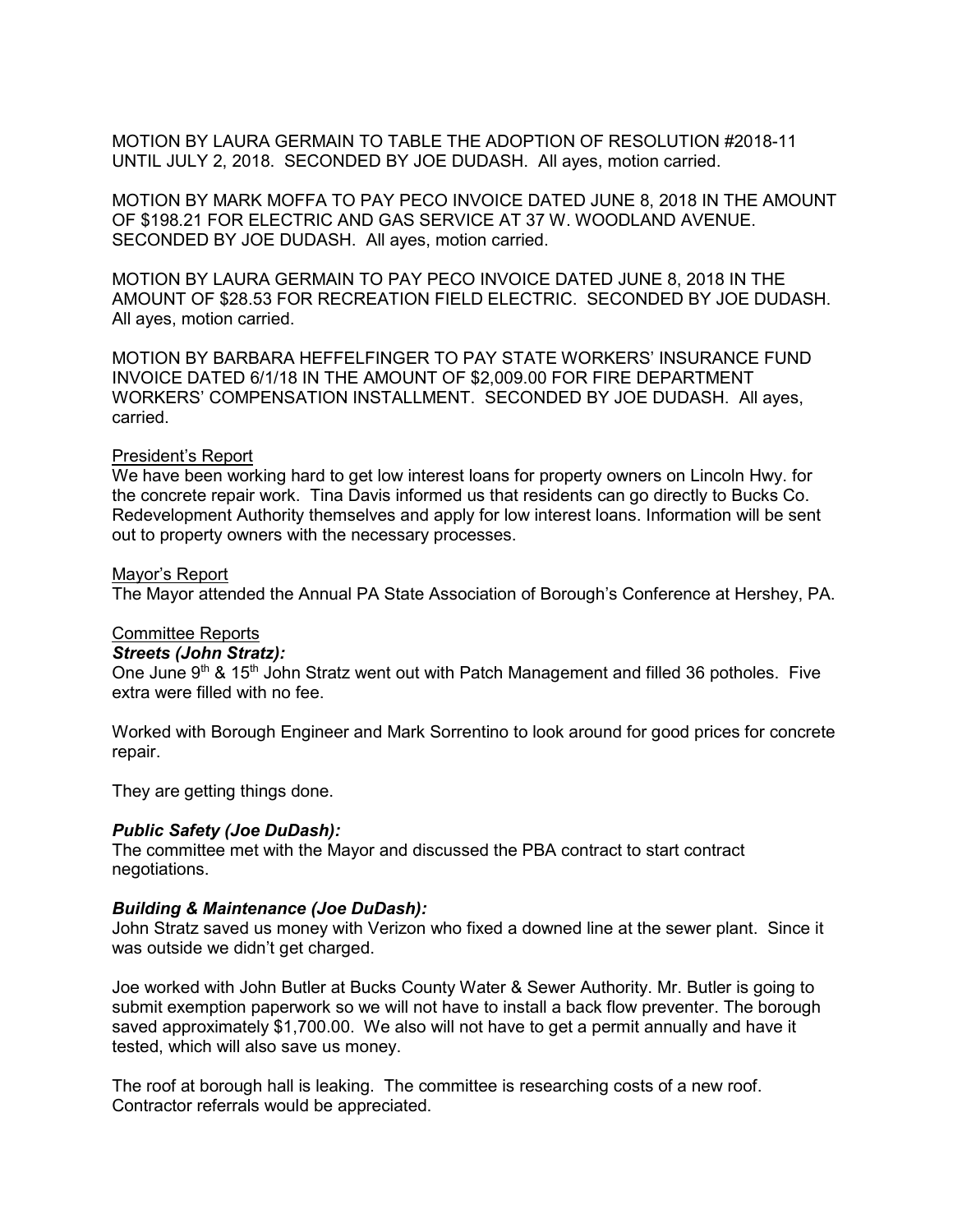# *Refuse (Joe DuDash) –* Report attached

Choices on ratification plan with Bucks County:

- 1. Ratify plan
- 2. Ignore it
- 3. Vote yes (that is same as no)
- 4. No County needs 51% of all municipalities

The resolution can be passed at the next meeting whether we will respond that we are for or against the plan. This will not benefit us; just host towns. It doesn't make sense because it does not address large part of issue – recycling. If we vote no, we actually must say why. Recycling plastic is the problem. Solicitor Ben Hauser said a decision does not have to be made until August 6<sup>th</sup>.

# *Finance & Administration (Barbara Heffelfinger):*

The committee will be meeting on Wednesday to review the possibility of refinancing borough loans. The 2017 audit has been completed by Bee Bergvall & Co. and everything was fine.

### *Community Development (Barbara Heffelfinger):*

The committee met with the Revitalization Task Force on June  $7<sup>th</sup>$ . The business survey will be going out this week. The Revitalization Task Force will be meeting again in August. They would like to have a public meeting in September.

# *Community Relations (Laura Germain):*

Two website firms have approached the committee. They will get some quotes and set up a meeting. Automatic payments is in one of the proposals. Laura discussed family events at the recreation field. Movie nights are more expensive than expected due to getting the rights to the movies. She has made calls to businesses asking for sponsors. Rita's Water Ice has offered 150 free servings of water ice. She sent information to the ordinance committee regarding building little libraries to have a give one/take one library program outside borough hall. Laura has had six responses on the website for Penndel's Got Talent.

### *Recreation Board (Laura Germain):*

The next meeting is scheduled for Thursday night June 21<sup>st</sup>. The Rita's Water Ice fund raiser is on Wednesday, June  $20<sup>th</sup>$  as announced at the beginning of the meeting.

One of the swings had loose bolts. Rich Flanagan said Gianpiero Lo Piccolo fixed it.

Rich Flanagan announced that he has been appointed to the by-laws committee for PA State Association of Boroughs. He won a fully-paid trip to the fall conference.

John Stratz will be representing Penndel at Washington National Cemetary for Gold Star Families Memorial Dedication on July 9, 2018.

New Business

MOTION BY MARK MOFFA TO APPROVE HALL RENTAL REQUEST FROM COMMONS AT MIDDLETOWN CONDOMINIUM ASSOCIATION FOR SEPTEMBER 24, 2018 FROM 5:00 P.M. TO 8:00 P.M. SECONDED BY JOE DUDASH. All ayes, motion carried.